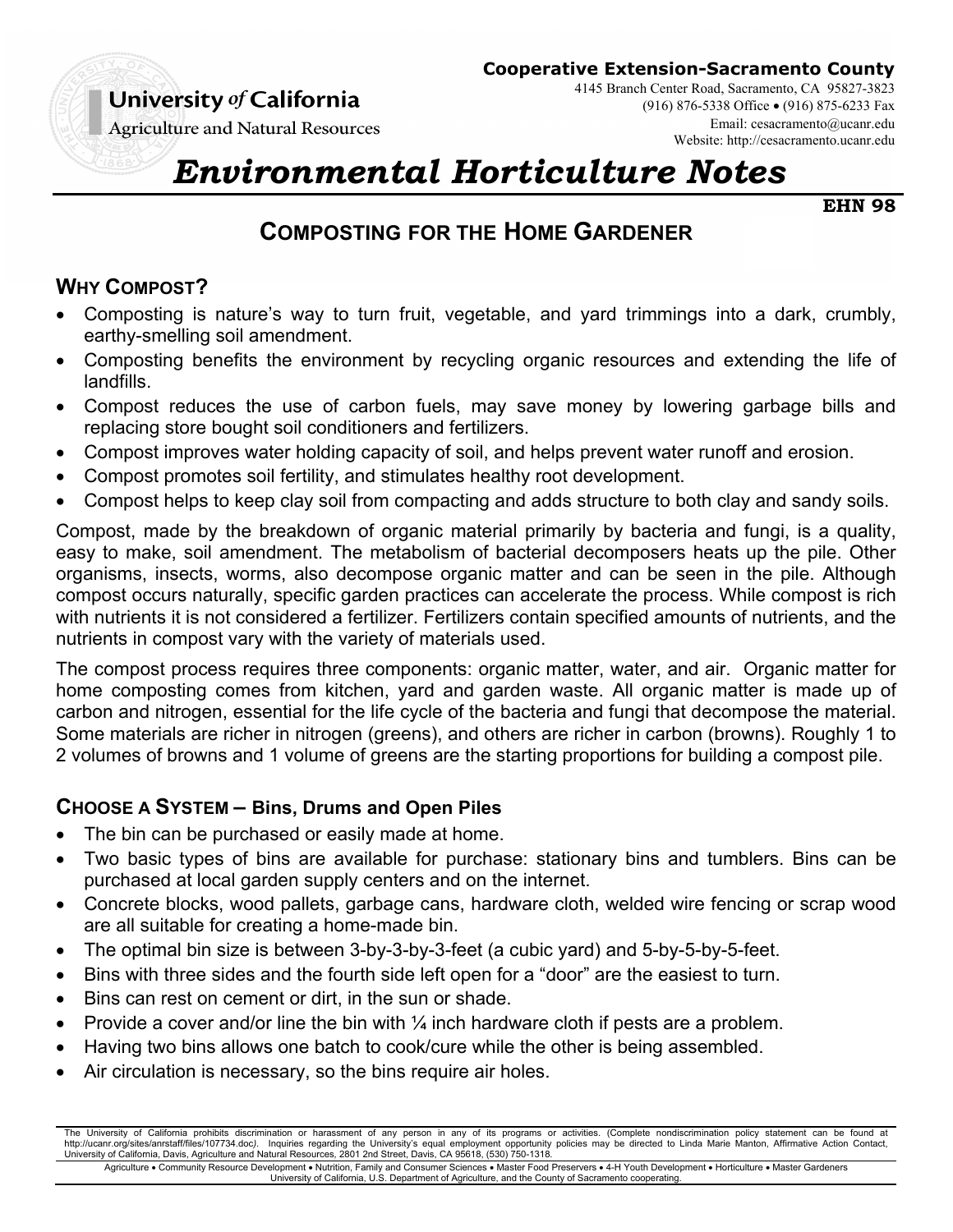## **BEGIN COMPOSTING – It's as easy as 1-2-3**

- 1. Chop materials about 2 inches is ideal for faster composting. Herbaceous materials do not need to be chopped into very small pieces, but woody materials should be reduced to smaller pieces. Smaller pieces increase the surface area that decomposer organisms feed upon, and speed up the composting process.
- 2. Mix "browns" (dry, woody materials) and "greens" (moist, green materials). Mix 1 to 2 volumes of browns to 1 volume of greens.
- 3. Maintain air and water balance by turning the pile and keeping it as moist as a wrung-out sponge.

## **DO COMPOST**

- Dry leaves
- Eggshells
- Straw
- Coffee filters
- Hair, lint
- Wood shavings
- Pine needles
- Shredded paper, cardboard
- Chopped woody prunings
- Sawdust

## **DO NOT COMPOST**

- Meat, fish or bones
- Dairy products
- Grease, oil or fat
- Glossy paper
- Sawdust from plywood or treated wood
- Invasive plants (Bermuda grass, ivy, oxalis, nutsedge)
- Weeds that have gone to seed, or that spread by roots or bulbs
- Diseased plants
- Stove, fireplace and barbecue ash
- Dog, cat or bird waste
- Herbicide treated lawn/plants/weeds should not be used in the compost pile for 2 years after herbicide application. New persistent herbicides are designed to act for several years, and may be present in herbivore manures as well. Dispose of treated grass in the green waste can or mulch on the lawn.

## **COMPOST HAPPENS …**

as microorganisms (bacteria and fungi) and macroorganisms (worms, insects, and their relatives) break down the contents of a compost pile. There are several methods of composting, all based on the same basic principles. Select the method that best suits your interest and lifestyle. The process of maintaining and monitoring the pile will vary with the compost technique used. Techniques include rapid, slow or a combination of the two. All methods have the basic needs of water, air and food.

Water is essential for the life of the decomposing organisms. Keep the pile as damp as a wrung out sponge. Watering the pile with a hose nozzle while turning it is the easiest way to achieve even dampness. Watering the top of the pile results in runoff. If a pile is too wet, turning it a few times will help to dry it out.

Browns (Carbon) Greens (Nitrogen)

- Grass clippings
- Well composted herbivore manures
- Flowers
- Coffee grounds
- Green leaves
- Young weeds
- Tea leaves/bags
- Sod
- Fruit and vegetable waste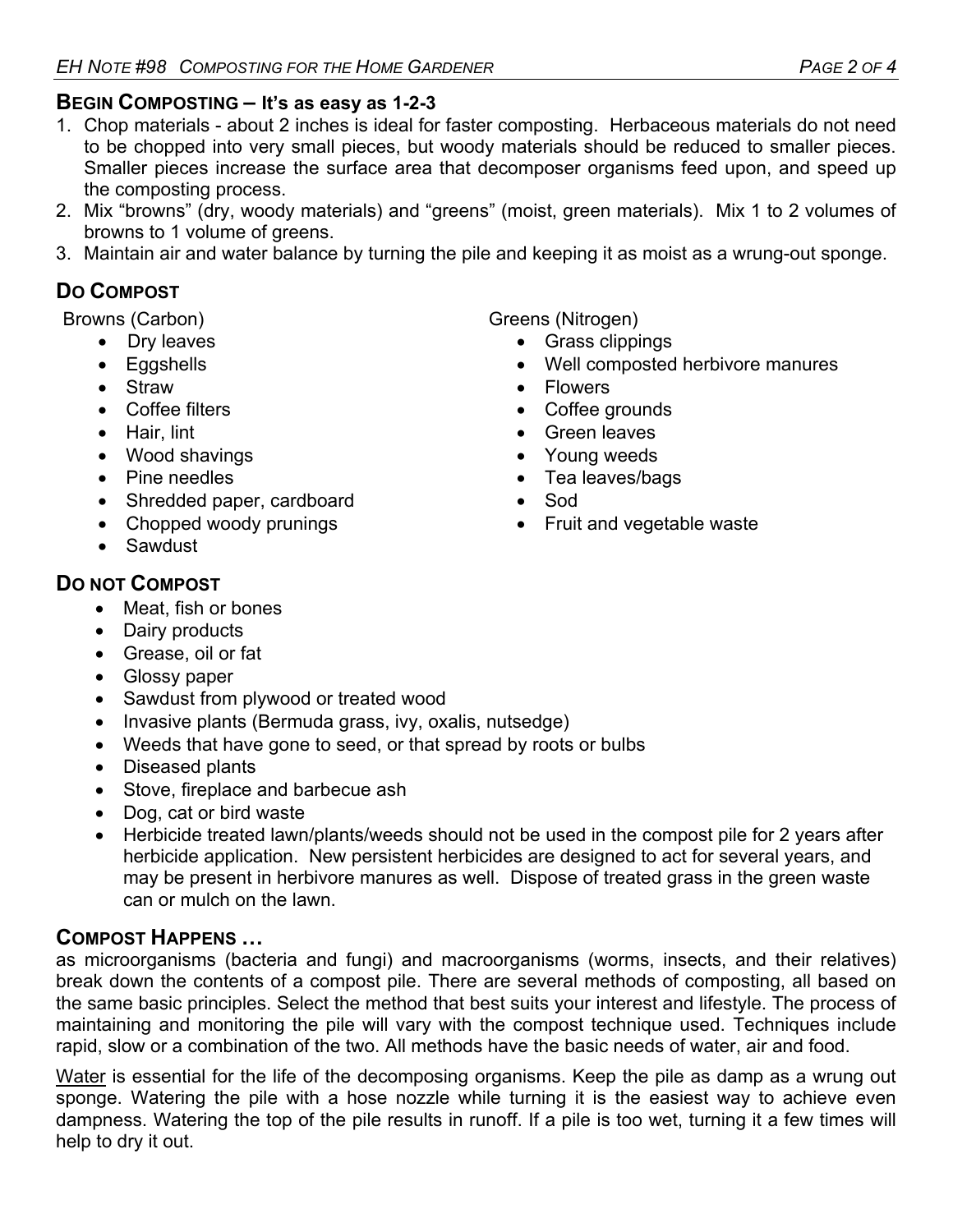Air is also essential for the compost process and for the decomposers. By turning the pile, air is introduced and distributed throughout the pile. Piles naturally compact in the compost process, so turning throughout the process is important.

Temperature is a function of pile size, oxygen and moisture organic matter content. Heat in the pile is generated mainly by bacterial activity and metabolism. Greens provide the nitrogen the bacteria need, and thus heat up the pile when added. The best decomposer bacteria thrive in a temperature range between 122° and 131° F. Temperatures above 140° F (for at least 10 days) will kill many pathogens and weed seeds. Above 160º F, the bacteria die and the compost process ceases.

Piles are hottest in the center, with heat loss at the edges. Turning the pile brings fresh materials (food) to the bacteria and maintains pile heat. Turning also prevents temperatures above 160º F, which can occur if excess high nitrogen materials are added and not well mixed with enough browns. As the compost process finishes, the pile temperature will cool to about 70º F.

#### **Rapid Compost Technique**

- Build a 3-by-3-by-3-foot pile with equal amounts of browns and greens, mixing thoroughly. Do not add any more organic matter to the pile during the composting process.
- Chop materials into 1 to 2 inch lengths (increases surface area for the microorganisms to work).
- Using a compost thermometer, monitor the pile temperature daily–put it into the center of the pile.
- $\bullet$  If the pile reaches 150 $\circ$  F turn it immediately.
- When the temperature reaches between 140° to150° F, turn the pile, watering it as you turn it, if needed. Continue this until pile no longer reaches 140º F–this may take a few weeks.
- As the temperature drops, turn and water it whenever it reaches 120 degrees-this also may take a few weeks.
- When the temperature no longer reaches 120 degrees, turn and water weekly for 3 weeks.
- Compost should be ready in 6 to 8 weeks.
- Finished compost looks like rich brown soil and smells earthy. Original ingredients cannot be identified. The pile will be about 1/3 the original size.
- Sift the finished compost through a  $\frac{1}{2}$  inch screen over a wheelbarrow; return the larger pieces to the next pile for additional composting.

#### **Slow Compost Technique**

- Combine chopped and unchopped yard waste, kitchen vegetable and fruit waste as they are generated, into a pile. Adding to the pile is a continuous process.
- Bury food scraps 6 to 12 inches deep into the heart of the pile; never leave food scraps exposed in the top of the pile.
- Turn and water if you are so inclined.
- Harvest composted material from the bottom of the pile in 12 to 18 months.
- $\bullet$  Sift the compost through a  $\frac{1}{2}$  inch screen over a wheelbarrow; return larger pieces to the pile for further decomposition.

#### **Mixed Compost Technique**

- Combine fruit, vegetable and chopped yard trimmings (2 inches is ideal) at a ratio of 1 part greens to 2 parts browns in a 3-by-3-by-3-foot pile. Water as the pile is assembled.
- Bury food scraps 6 to 12 inches deep in the heart of the pile. Never leave food scraps exposed on top of the pile.
- Turn the pile about weekly, watering as it is turned, if needed.
- Harvest rich, brown, finished compost after 3 to 8 months. Sift out coarse, unfinished materials.